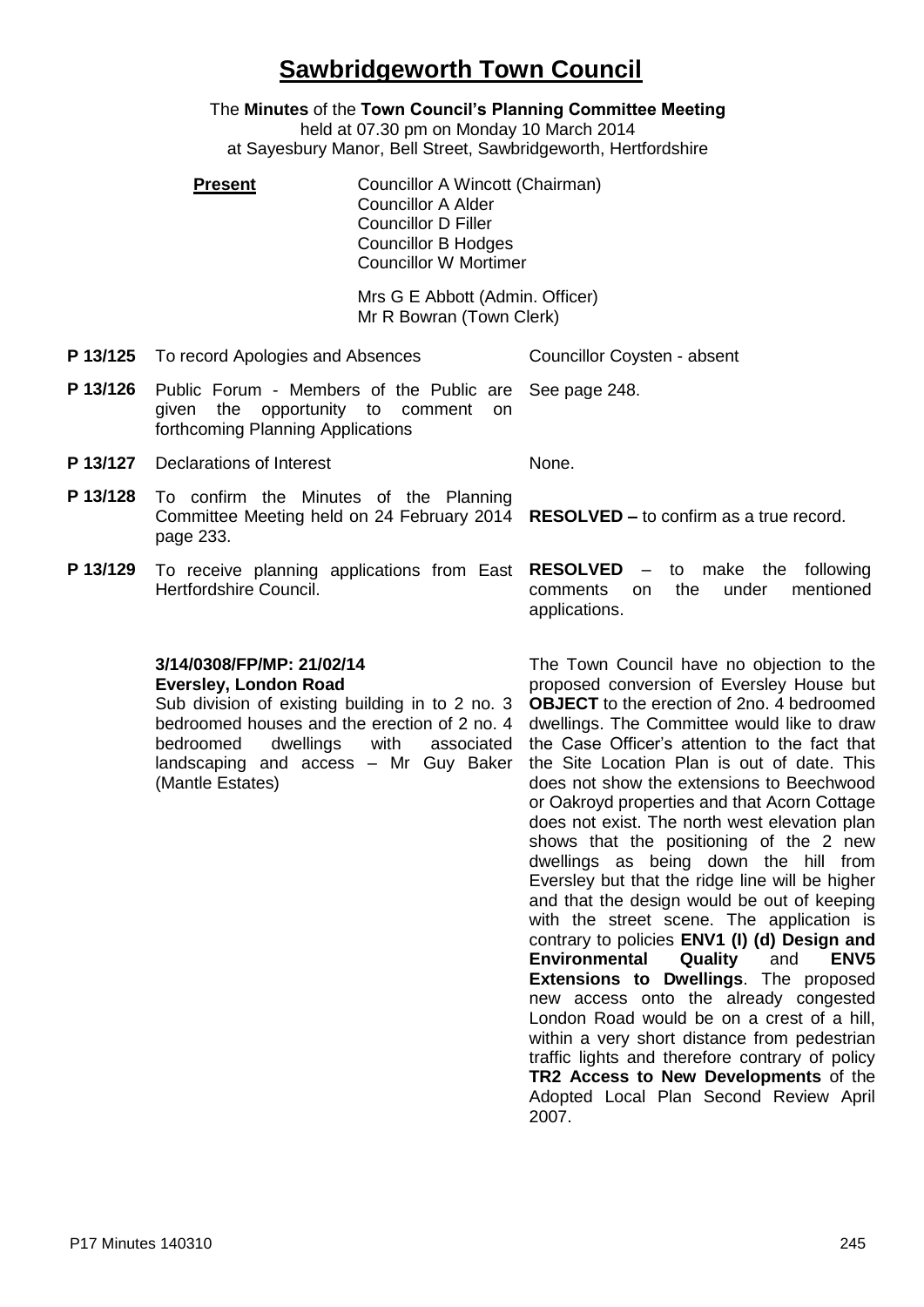# Erection of residential annexe (building

previously approved as garage under ref. 3/10/1997/FP) – Mr S Grayston

#### **3/14/0200/FP/MP: 19/02/14 52 Cambridge Road**

Extensions & alterations to create additional dwelling – Mr Luke Jones

agreement be sought under **ENV8 Residential Annexes (III)** needs to be imposed to ensure that the occupation of this annexe remains tied to the main dwelling. The Town Council **OBJECTS** to this application. Referring to Policies **ENV1 Design and Environmental Quality**

The Town Council **STRONGLY OBJECTS** to this application. The Committee feels that this application should NOT be permitted but tough planning conditions or a legal

paragraphs (a), (b), (c) and (d), **HSG7 Replacement Dwellings and Infill Housing Development** paragraphs (a) and (c), **TR2 Access to New Developments** of the Adopted Plan April 2007 they feel this application contravenes all of the above polices. The Committee draws the officer's attention to potential peak time car parking problems due to the site having no turning circle within the curtilage which would enable forward access onto the A1184.

The Town Council has no planning objections to this application**.** The Committee draws the officer's attention to the footway only access to properties 30-37 Highfields. The occupants of these properties use wheelchairs and walking frames to get to and from their bungalows and it is paramount that the footway is clear at all times during construction.

## **3/14/0260/FP/HI: 19/02/14**

**3/14/0223/FP/FM: 27/02/14**

extensions – Mr Mark Green

**12 Crofters**

#### **Jacobs Centre, Capio Rivers Hospital, High Wych Road**

Two storey side and single storey rear

Ground floor 10 bed ward extension and The Town Council has **NO OBJECTION.** replacement parking – Ramsay Health Care UK Ltd

## **3/14/0268/AD/FM: 17/02/14**

## **121 London Road**

2 no. non-illuminated fascia signs – Mr Gary The Town Council has **NO OBJECTION.** Benskin

## **3/14/0311/FP/MP: 21/02/14**

## **Central Surgery, Bell Street**

Alterations to the existing surgery building and The Town Council has **NO OBJECTION.** a new build two storey extension. Works include the reconfiguration of the existing internal layout, alterations to windows and doors, reorganisation of the site boundary, works of hard landscape and reconfiguration of

the existing car park – Mrs Deborah Kearns (Central Surgery)

#### **3/14/0312/FP/KH: 21/02/14 4 Wisemans Gardens**

Proposed single storey rear extension and rear The Town Council has **NO OBJECTION**dormer window – Mr R Collins

#### **3/14/0016/FP/SE: 19/02/14 5 Bluebell Walk**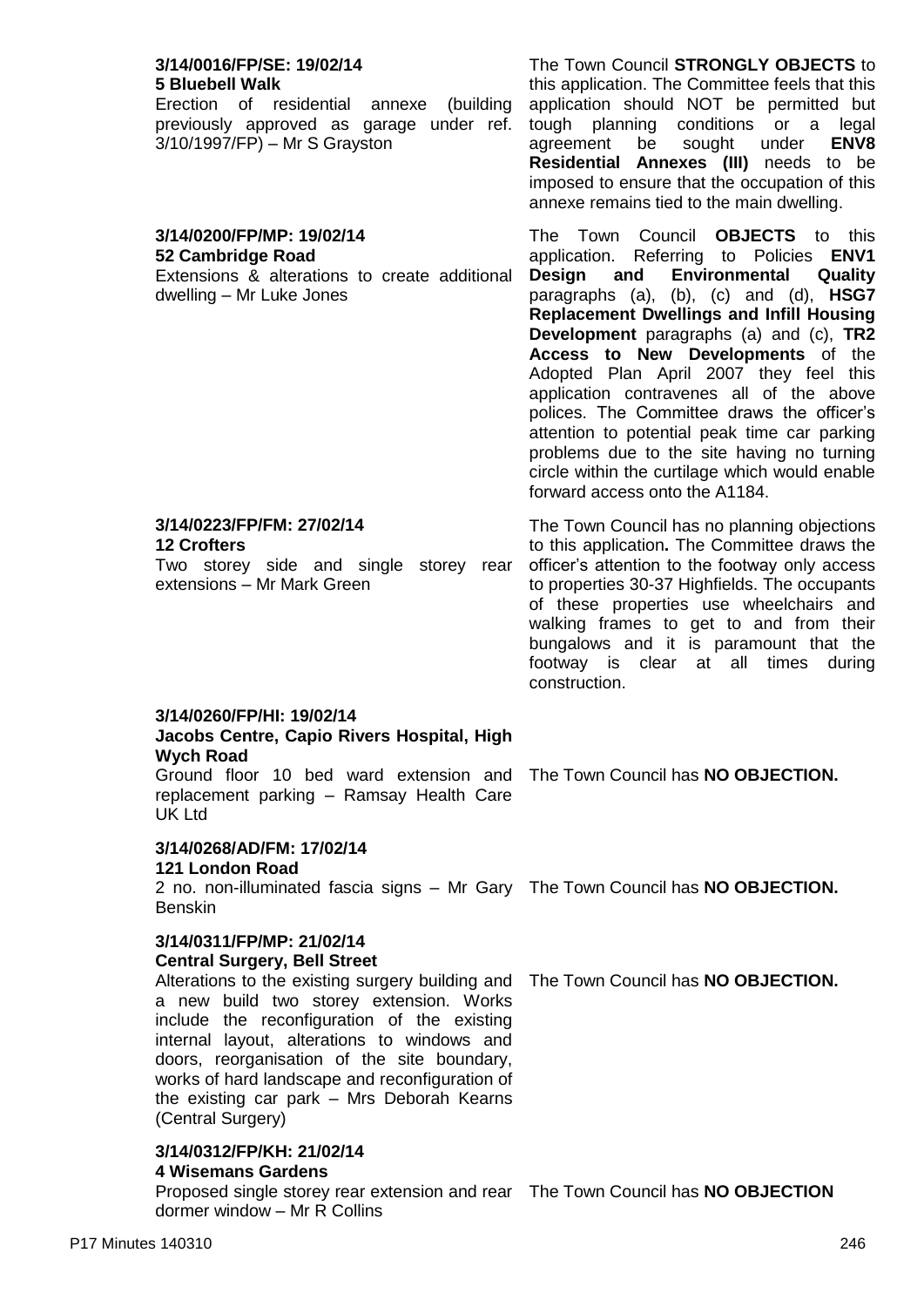- **P 13/130** To receive any late Planning Applications None received following the publication of this Agenda.
- **P 13/131** To note Planning Decisions received from East **NOTED:** the report on planning application Hertfordshire Council.

decisions now received.

**3/14/0021/FP 19 Sayesbury Road** Replacement single storey rear extension

**Granted (No Objection)**

The Meeting closed at 08.40 pm

**Signed**\_\_\_\_\_\_\_\_\_\_\_\_\_\_\_\_\_\_\_\_\_\_\_\_

**Dated**\_\_\_\_\_\_\_\_\_\_\_\_\_\_\_\_\_\_\_\_\_\_\_\_